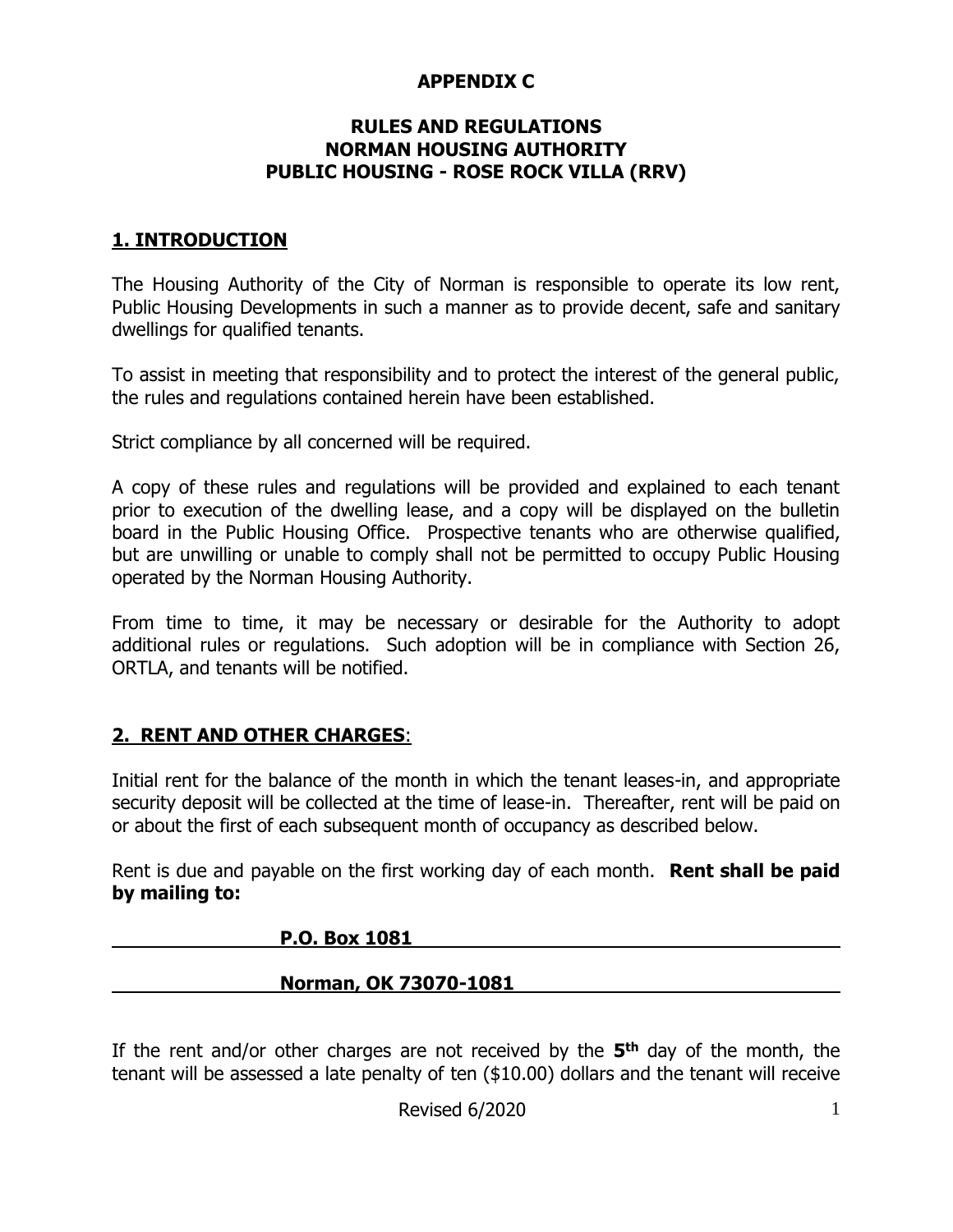a delinquency notice. Rent payments mailed to the authority that are received after the 5th day of the month are considered late. The Authority may waive the late penalty and delinquency notice when there are properly documented extenuating circumstances. The Authority may terminate the dwelling lease if the tenant fails to pay the rent, or other sums due, within **fourteen (14) calendar days** after written notice of demand for payment (delinquency notice).

Checks returned for insufficient funds or bogus checks received, must be redeemed at the Public Housing Office either by payment in cash or certified check. A twenty (\$20.00) dollar penalty will be assessed for each such check returned to the Authority.

Repeat instances of delinquent rent or returned checks shall be considered default by the tenant and the Authority may terminate the dwelling lease.

At the time a resident leases into Public Housing and at the time of Annual Recertification, the resident may select to pay a flat rent or ceiling rent for the next twelve months, or they may select to have their rent based upon their income. After that selection, the resident may request to change from flat or ceiling rents to income based rent only in the case of hardships, and must remain at the calculation method until the next Annual Recertification. A resident CANNOT change from income-based rent until the next Annual Recertification. NHA staff will review current, flat rents and ceiling rents with residents.

# **3. MOVING IN/ MOVING OUT**

The service corridor behind the freight elevator must be used when moving into or out of Rose Rock Villa. For second and third floor units, access to the freight elevator is available in the service corridor. At no time will anyone be allowed to move personal effects through the front lobby area.

NHA has a moving cart that is normally located in the service corridor behind the freight elevator. If NHA Maintenance is not using the cart it is available for tenants to use. Tenants may not store the cart in their unit, it must be returned in a timely manner to its original storage place. When the cart is available it is on first come first serve basis.

Any scratching or marring of the floor, walls or doors caused during the move will be charged to the tenant.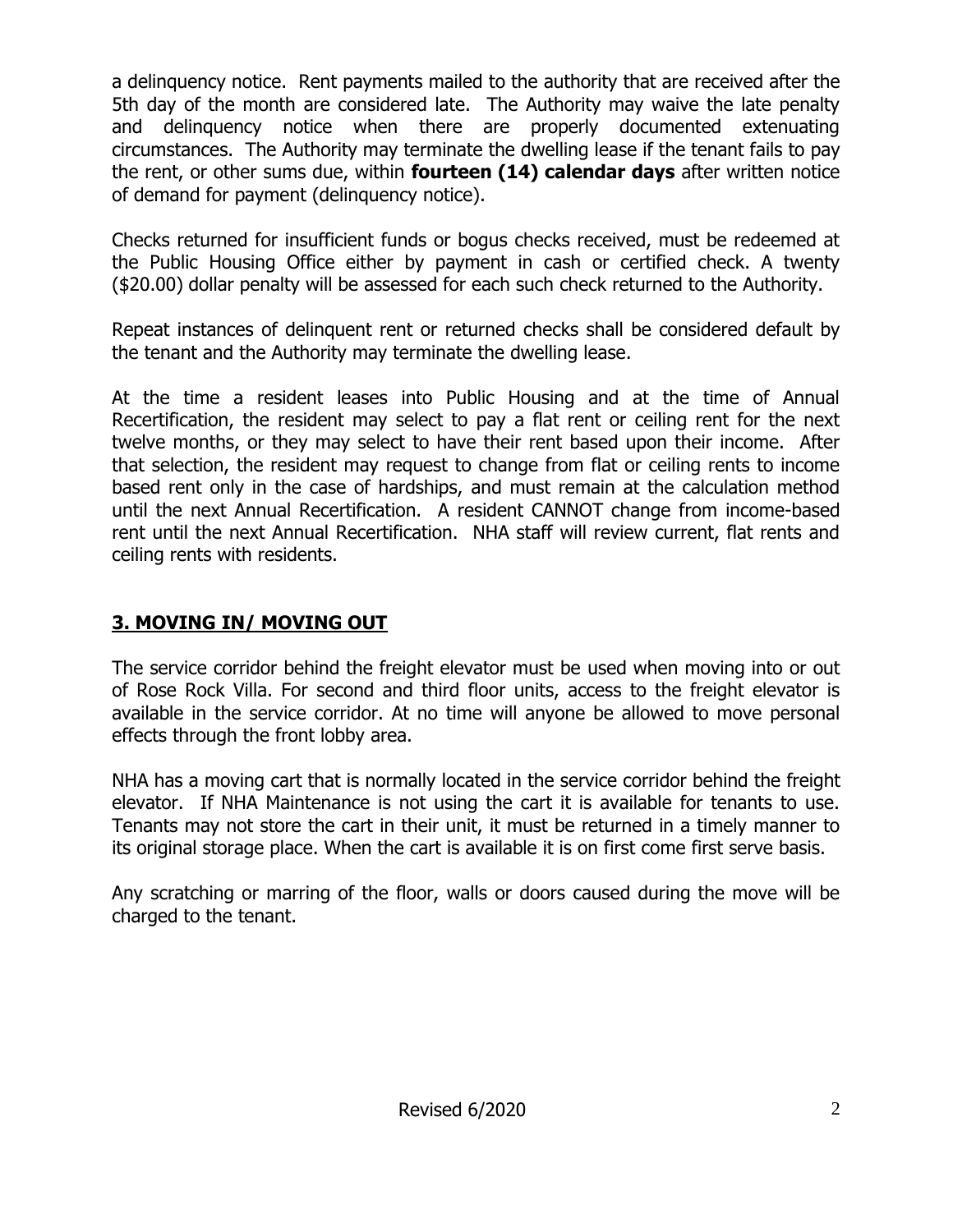# **4. MAINTENANCE AND APPEARANCE OF THE DWELLING UNIT:**

It shall be the responsibility of the tenant to exercise reasonable care of the dwelling unit.

The tenant shall report to the Public Housing Office all defects or repairs needed to maintain the property in a safe and sanitary condition. Needed repairs or adjustments will be made or arranged for only by the NHA. The tenant will not be charged for such repairs or adjustments, which result from normal wear and tear. The tenant will, however, be charged for such repairs or adjustments which result from tenant neglect, misuse, or damage resulting from failure to report needed repairs to the Housing Office in time to have prevented additional damage. Charges assessed will be \$10.00 per hour, per employee for labor, plus actual cost of necessary parts and/or materials.

The Authority does not furnish replacement light bulbs for apartments, but will install tenant furnished bulbs on a request. There is no charge for this.

The tenant shall not modify, paint or otherwise alter the dwelling unit.

## **After hours, weekends and holidays, please call 410-7523 for information on how to report an emergency work order.**

# **5. VEHICLES AND PARKING:**

All tenant vehicles must be registered with the Authority. All other vehicles are subject to towing at the owner or tenant's expense. Tenant vehicles (automobiles, trucks, motorcycles, boats, trailers, etc.) shall be parked only in authorized parking areas and are not to be parked on the lawn, sidewalks, porches, etc. The parking area located on the west side of the building is reserved for staff, and maintenance vehicles. Vehicles maintenance other than minor repairs or adjustments shall not be accomplished on the premises. Major repairs are to be accomplished at a garage or other suitable location, not on the premises or in the development area.

Tenant vehicles which are obviously disabled or are being repaired in violation of the above rule, will be towed away at the tenant's expense.

Motorcycles must be registered with the Housing Authority and parked in a legal parking space. They are not permitted on sidewalks, grass, or porches. If they are parked illegally they will be towed at the owner's expense.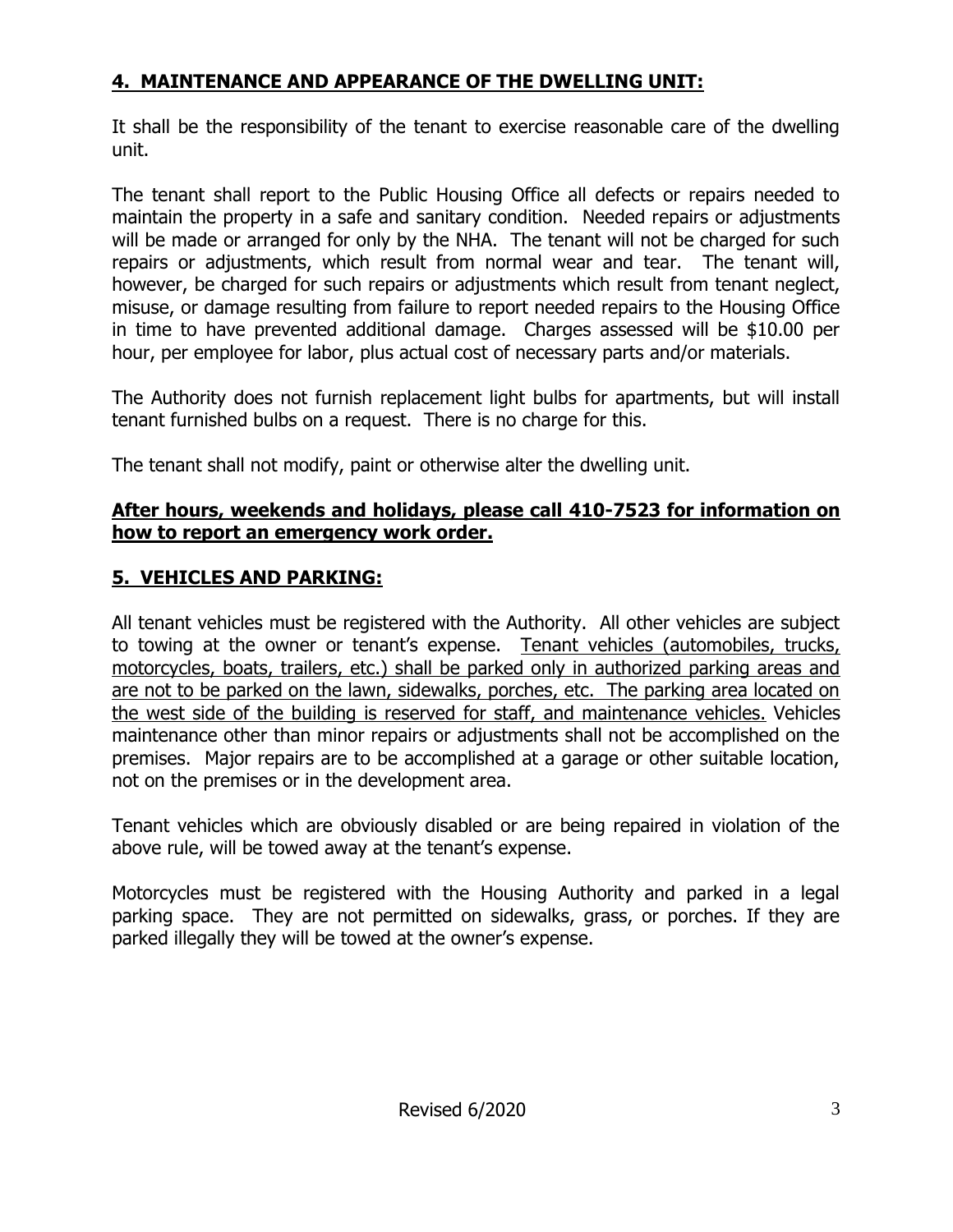## **6. TRASH AND GARBAGE DISPOSAL:**

Tenants shall place trash and garbage in trash receptacles provided**. All trash must be wrapped or placed in plastic trash bags and sealed before putting it in the trash receptacles/chute. Boxes and other large items are not to be placed in trash chute**. Such items are to be carried to one of the dumpsters located outside the building. Loose trash shall not be piled in or around the collection point or in hallways or stairwells**,** or trash room.

Tenants are not to take things other tenants have disposed of out of the dumpsters and back to their units as this can cause a major pest infestation. Tenant could be held responsible for the cost of such extermination.

#### **Bio hazardous materials are not to be disposed of within Rose Rock Villa (rubber gloves used for health care purposes, needles, depends under garments, catheter bags, adult protection pads, etc.)**

## **7. TENANT FAMILY CONDUCT:**

### **The basic rule is, be considerate of others.**

Tenant family conduct, which disrupts the "peaceful enjoyment" of neighbors in their accommodations or otherwise adversely affects the decent, safe and sanitary conditions in the development is a violation of the dwelling lease and will not be tolerated. Verified instances of such conduct shall be cause for the Authority to terminate the dwelling lease.

## **8. CRIMINAL ACTIVITY:**

The Tenant, any member of the household, a guest, or another person under the Tenant's control, shall not engage in:

> 1. Any criminal activity (on or off Norman Housing Authority property) that threatens the health, safety, or right to peaceful enjoyment of the Authority's Public Housing premises by other residents or employees of the Authority; or

> 2. Any drug-related criminal activity (on or off Norman Housing Authority property). Any criminal activity in violation of the preceding sentence shall be cause for termination of tenancy and for eviction from the unit. (For the purposes of this document the term drug-related criminal activity means the illegal possession, manufacture, sale, distribution, use or possession with intent to manufacture, sell, distribute, or use, of a controlled substance as defined in Section 102 of the Controlled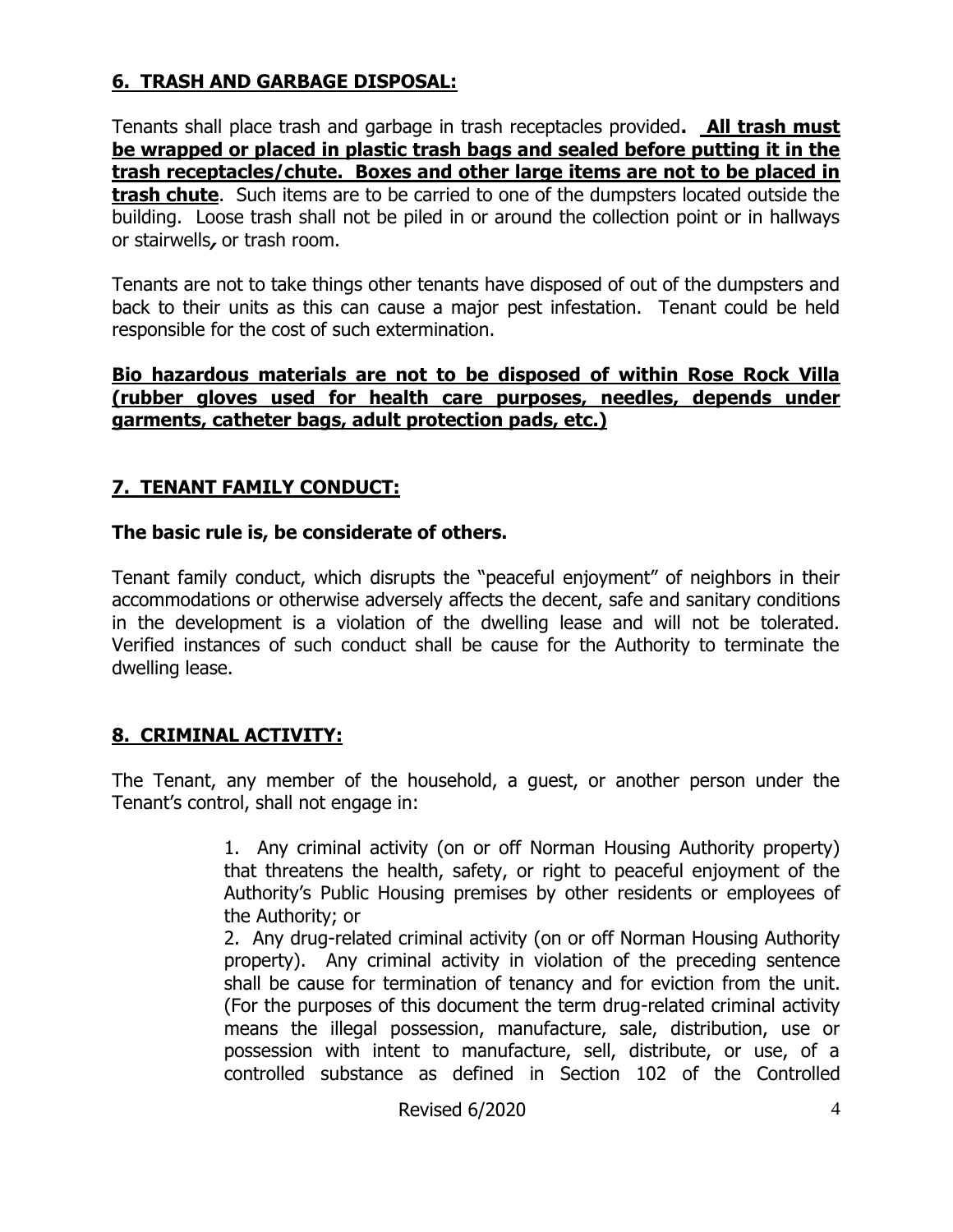Substances Act.)

**3.** Neither the tenant, nor any member of the household, a quest, nor any other person under the tenant's control, shall engage in:

Any activity in violation of the Ordinance of the City of Norman, Oklahoma, Statue, Law or Constitutions of the State of Oklahoma, nor, of the United States of America, regarding any firearm or other dangerous weapon, as defined by the ordinances, statutes, laws and Constitutions of the above referenced jurisdictions.

Any activity which would or could result in the requirement of registration under the Oklahoma State Sexual Offender Registration Act, 57 Oklahoma Statues, Sections 581, and following; no applicant for admission for occupancy of Public Housing hereunder, nor occupant hereafter, shall have been, nor be convicted of any such offense, in the past, nor during occupancy, which, if committed at the time of application, or during his/her occupancy, would or could lawfully require such registration.

# **9. UTILITIES, TELEPHONES AND TV'S:**

Tenants shall be responsible to pay their own utility bills in a timely manner. Tenants will be charged for any damages (frozen pipes, etc.), which are caused from utilities, which are cut off for non-payment.

Additional phone connections are permitted, providing the phone company installs them. Television antenna connections provided are the only ones, which may be used. Tenants shall not install television antennas on the building or grounds.

TV's are not to be mounted on the walls of the dwelling unit.

# **10. INSPECTIONS:**

Authority representatives are required to inspect the interior of the dwelling unit annually as provided in the dwelling lease. Tenants are required to make the dwelling available for such inspections. Tenants will be notified **twenty-four hours** in advance. Failure of the tenant to permit such inspections, when properly notified, shall be cause for termination.

Tenants will receive notice of conditions, which do not meet acceptable standards. Failure to correct unacceptable conditions within a reasonable time and/or repeated instances of such conditions shall be cause for the Authority to terminate the lease.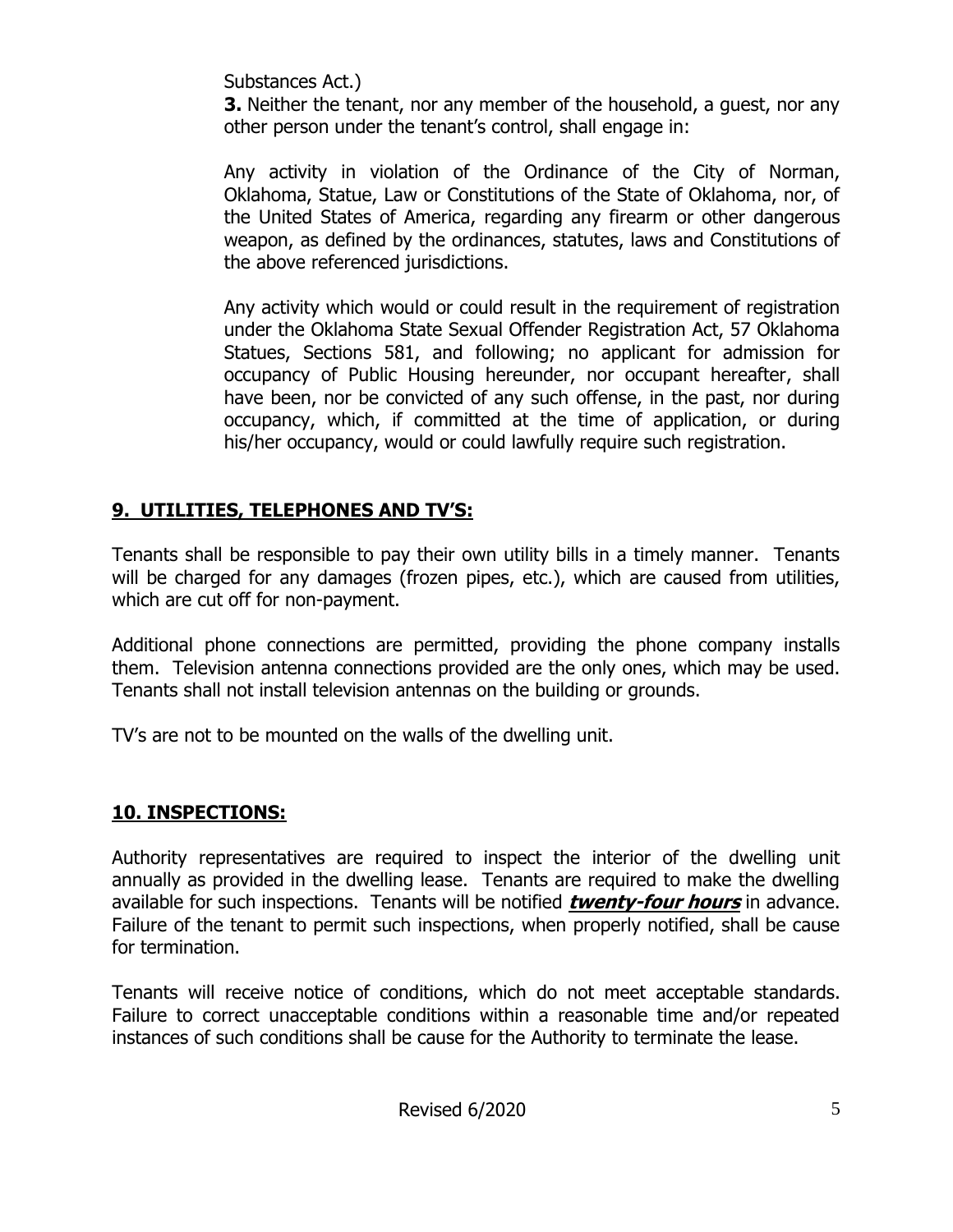## **11. CHANGES TO THE TENANT FAMILY**:

Persons not listed on the dwelling lease as Head of Household, spouse, or dependents (except bona fide guest, as permitted by paragraph 3.04f of the dwelling lease) are not permitted to occupy the dwelling.

If there is a change to (either an addition to or deletion from the tenant family, as shown on the dwelling lease) in the status of the family, the tenant shall report such change immediately to the Authority. At that time, a re-examination of eligibility will be conducted.

If, after such re-examination, the tenant family if found to be eligible for continued occupancy, the appropriate changes to the dwelling lease (to include adjustments to rent, as appropriate) will be accomplished. If the family is found to be ineligible, the lease shall be terminated. Failure to report such changes in the family status shall be cause to terminate the lease.

The tenant must report all changes in income to the Authority within ten (10) days, if such change results in additional income which exceeds \$50.00 per month or \$600.00 per annum or results in lower income. All changes in family composition must be reported immediately within ten (10) days.

### **12. ANIMALS:**

As provided for in - Title 12 USC 1701 m-1, Section 227, the Norman Housing Authority has established Rules and Regulations for pet ownership by residents of Rose Rock Villa, Low-Income Housing Project for Elderly or Handicapped persons.

These Pet Rules are provided as an attachment to the Rules and Regulations of Occupancy for Rose Rock Villa.

A. Requirements for Possession of Pets: Before any pet is admitted, the tenant shall:

(1) Provide required animal health certificated, inoculations, etc.

(2) Liability deposit.

(3) Designate a person or persons; who will agree, to care for the pet in the event the tenant pet owner becomes ill, is hospitalized, is called out of town or otherwise becomes unable to properly care for the pet.

- B. Exempt/Permissible pets:
- 1. Licensed **Animal** for ADA purposes. Tenant must provide certification.
- 2. Maximum 1 domestic cat (15 pounds or less)
- 3. Maximum 1 small dog (15 pounds or less)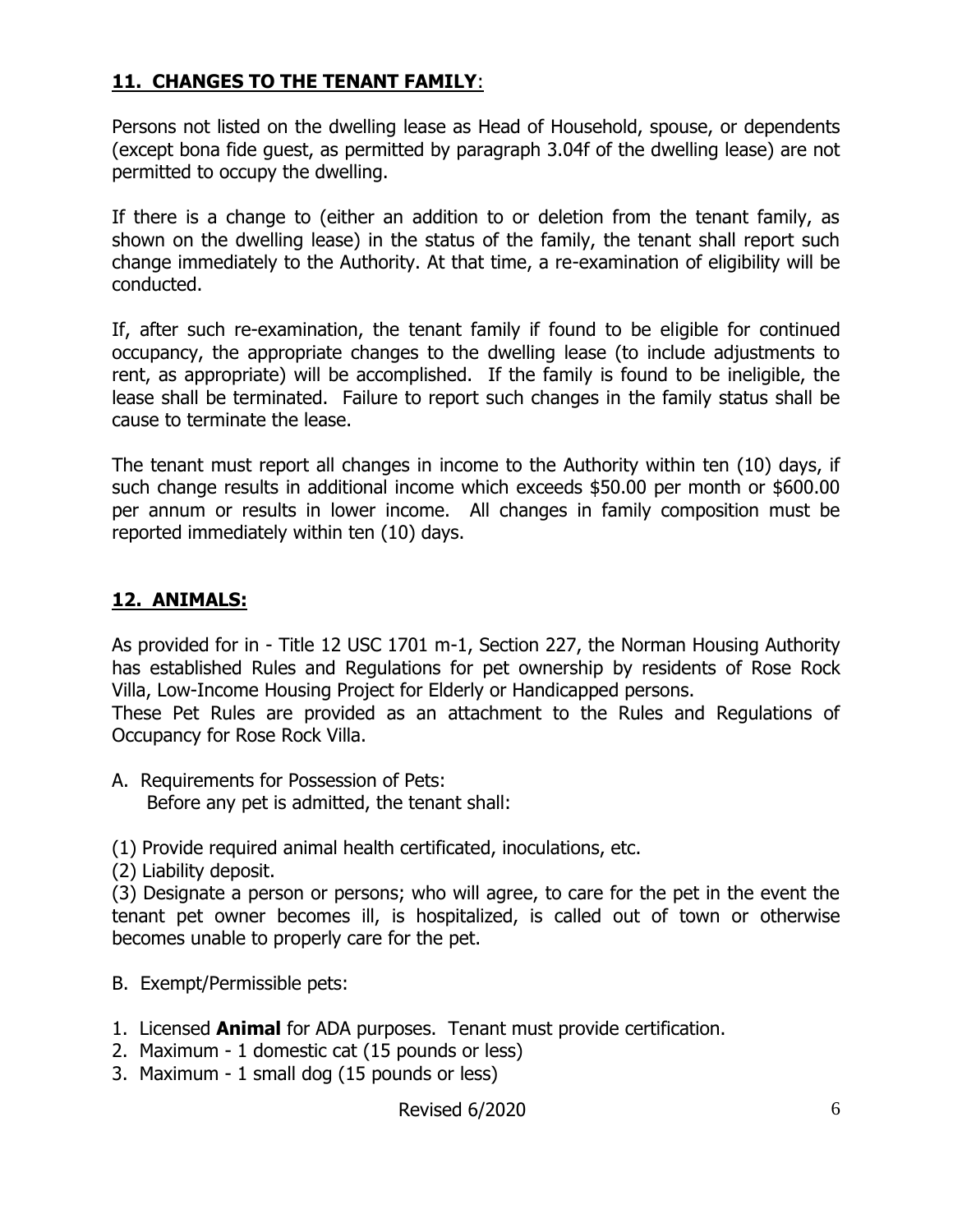- 4. Maximum 2 caged birds
- 5. Maximum 2 caged gerbils, hamsters or mice
- 6. Maximum 1 caged guinea pig
- 7. Maximum 1, 30-gallon fish aquarium
- 8. Maximum 1 caged lizard not to exceed 2 feet

C. Female dogs or cats must be spayed and male dogs or cats must be neutered.

D. Tenant is required to provide a statement or certificate that the pet has received required inoculations and has been spayed or neutered before the pet is permitted in the facility, and shall be required annually thereafter at your annual re-exam.

E. Tenant shall deposit with the Authority a **liability deposit** (for a cat or dog only) in the amount of \$150.00. Such deposit shall be in addition to the Security Deposit required by paragraph 3.05 of the Dwelling Lease and shall be applied toward any damages to the dwelling unit or other Authority property caused by the pet or as a result of the presence of the pet in the dwelling unit or the facility. After inspection of the dwelling unit special pet deposit, less any charges for damages caused by pet, shall be refunded to the tenant.

F. Tenant and the person, or persons, designated to care for the pet in the event the tenant should become unable, for any reason, to properly care for the pet shall be required to sign a notarized statement to that effect. This notarized statement will become an attachment to the addendum to the dwelling lease.

G. Pets shall not be permitted in common areas of the facility. All administrative office areas, lounge areas, hallways, all laundry rooms, the main lobby, public restrooms, and the community center are off limit areas for all pets.

H. Dogs and cats shall be leashed and under direct control of the owner or his/her guests at all times when outside the tenant's dwelling unit. Tenant shall carry the pet from the apartment unit until the pet is outside. Tenant shall be encouraged to use stairwells to go between floors when accompanied by a pet.

I. Pets, Service Animals, and Assist Animals must be exercised and allowed to deposit waste outside of the circle drive around Rose Rock Villa or within the designated animal relief area located in the courtyard of Rose Rock Villa. Waste must be immediately picked up, sealed in a plastic bag, and placed in the animal waste can provided within the animal relief area or dumpsters.

J. Tenant shall have with him/her, the supplies necessary to clean up pet waste.

K. Tenant shall be responsible for the behavior of his/her pet, just as guests as stated in Article III, 3.04 paragraph g. of the dwelling lease.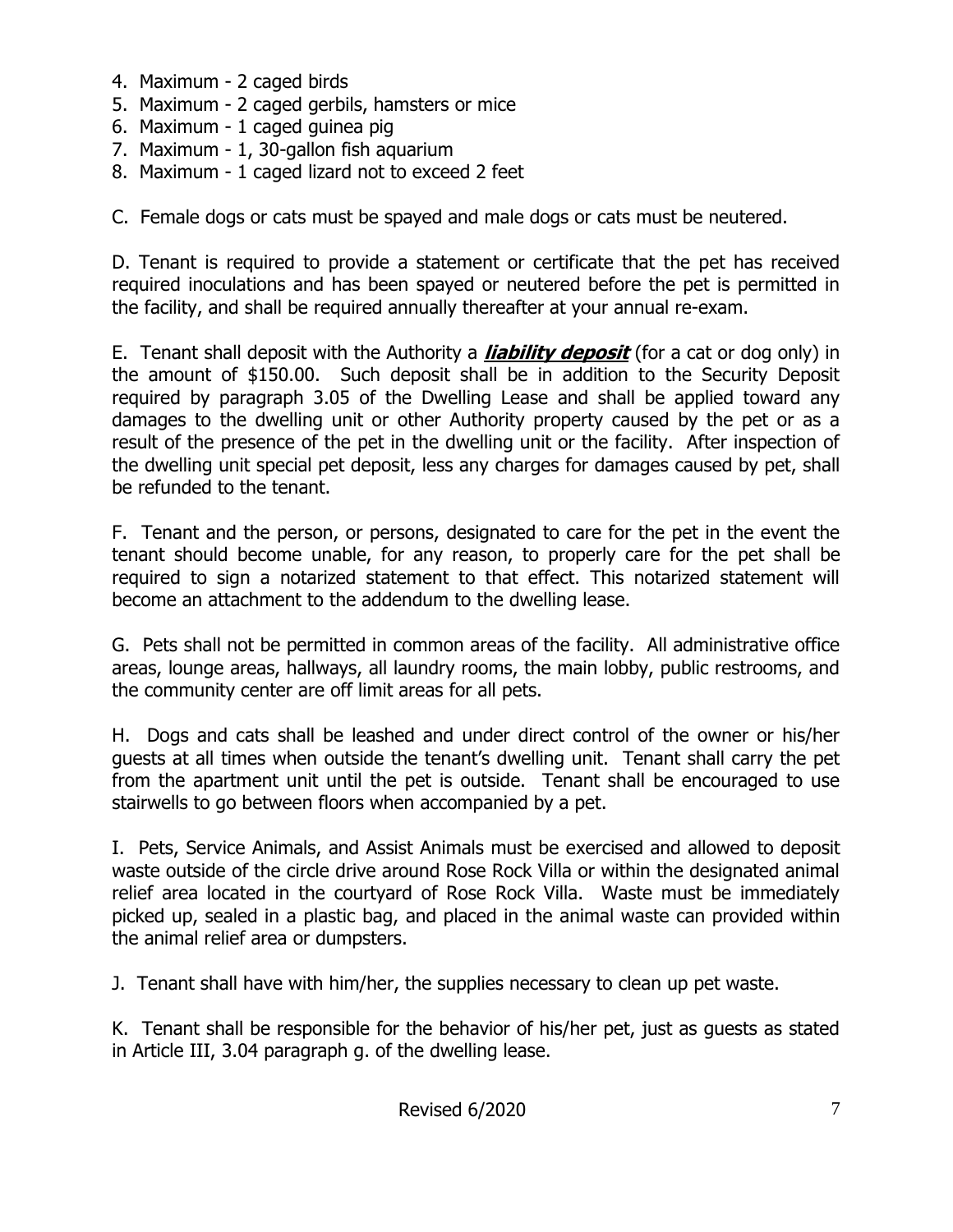L. The tenant shall not allow visiting pets, exempt or non-exempt. In instances where the tenant is found to have, or had, a non-exempt animal in the dwelling unit, including non-exempt visiting pets, the Authority will or will have the dwelling unit exterminated for fleas and ticks at the tenant's expense.

# **13. RODENT AND PEST CONTROL**:

The Authority will contract for rodent and pest control services to be provided on a regular basis. Tenants shall be required to provide access to dwelling units for this service to be performed. Tenants will be notified three (3) days in advance of such services. In the event the tenant is absent from the dwelling unit at the scheduled time for service, a representative of the Authority may accompany the exterminator and enter the dwelling to accomplish this service. A written notice specifying the date, time and purpose of entry will be left in the dwelling.

Failure to report any type of rodent or pest infestation is a violation of your dwelling lease and could result in lease termination.

# **14. SAFETY INSPECTIONS:**

Inspections of safety items will be conducted periodically. Tenants shall be required to provide access to the dwelling unit for these services to be performed. Tenants will be notified at least three (3) days in advance of such services. In the event the tenant is not a home, a representative of the Authority will enter the dwelling to accomplish the service. A written notice specifying the date, time, and purpose of entry will be left in the dwelling.

# **15. EMERGENCY EVACUATION PLAN**:

All tenants will familiarize themselves with the Emergency Evacuation Plan, which is posted in each wing of the building and at other convenient locations throughout the building. Each tenant must know the location of the emergency exit, which has been, designated for his/ her apartment and the nearest fire alarm pull. ELEVATORS ARE NOT TO BE USED FOR EMERGENCY EVACUATION.

Emergency Evacuation Drills (fire drills) will be conducted periodically to insure that tenants are aware of proper emergency evacuation procedures. Tenants will not be notified in advance when such drills are scheduled. All residents and visitors in the building, who are not confined to bed by illness, will be required to participate, as specified by the Norman Fire Department. Failure to comply with this requirement could result in lease termination.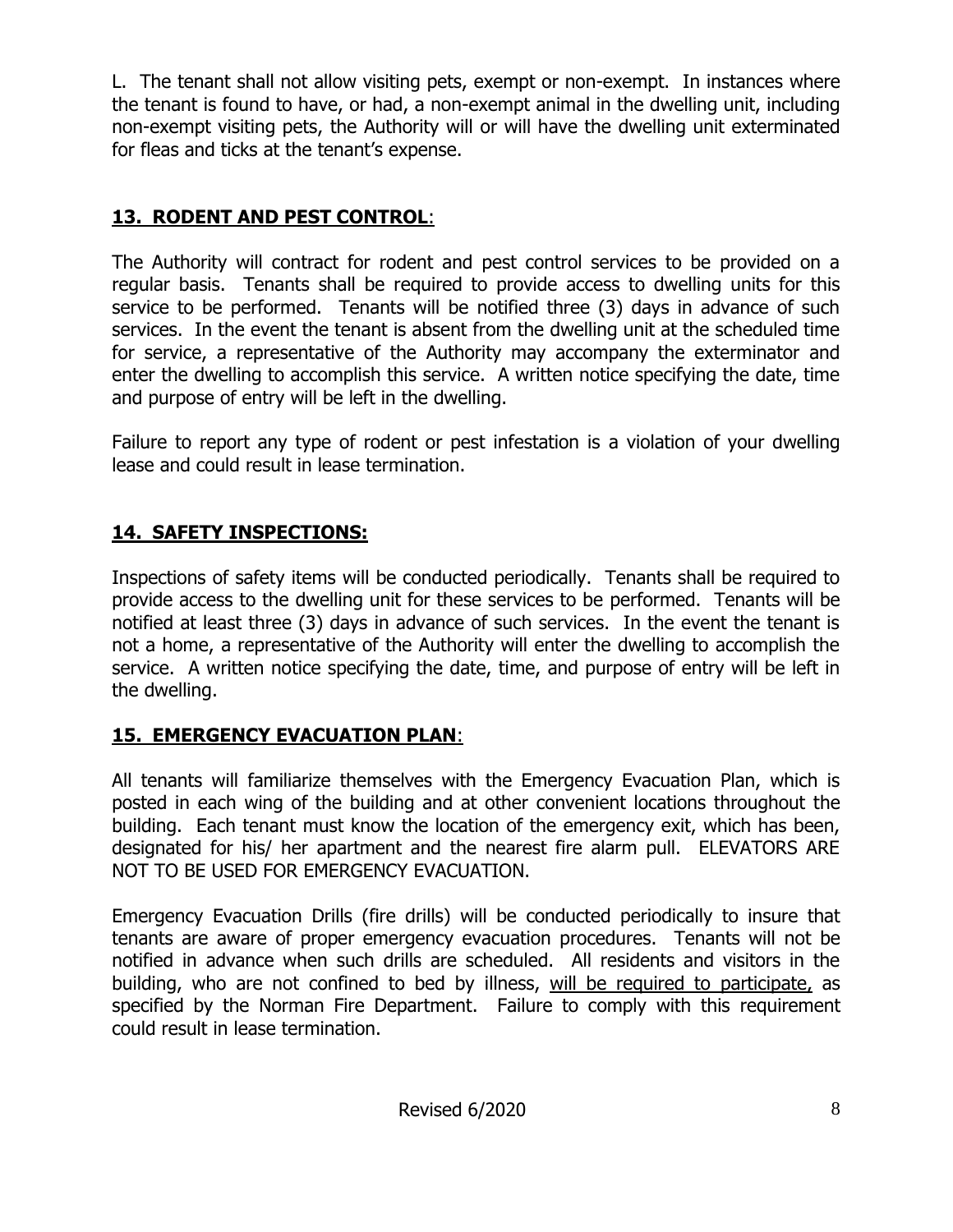## **16. DRESS CODE:**

Tenants and tenant's guest regardless of age shall be expected to be appropriately dressed when in the lobby, the community room, and other common use areas. Night wear (night gowns, pajamas, bath robes, slippers, socks without shoes, bare feet etc.) are not considered to be appropriate attire in these areas.

### **17. USE OF THE COMMUNITY ROOM:**

The community room is reserved by the Cleveland County Nutrition Project for the Congregate Meals Program from 10:00 a.m. till 2:00 p.m. each day, Monday through Friday (EXCEPT ON HOLIDAYS OR SNOW DAYS DETERMINED BY NORMAN SCHOOLS). At all other times between 8:00 a.m. and 10:30 p.m. daily, the room is available for use by tenants for games, activities, etc. It may be reserved for tenant parties or group meetings, provided that the party or meeting is open to all tenants. Tenants conducting the activity will be responsible for cleaning the room immediately following the scheduled activity. Private functions (functions which are not open to all tenants) shall not be permitted.

## **18. LOUNGE AND LOBBY FURNISHINGS:**

Furniture is provided in all lounge areas and the lobby for enjoyment of all tenants and their guests. Tenants shall exercise proper care to insure that the furnishings are not soiled or damaged. Tenants are not to loiter or sleep in the lounge or lobby areas.

Tenants are not to put items out on the tables in the lounge areas or lobby that they do not want or need anymore. These items need to be disposed of properly to avoid any pest infestations.

#### **19. GUESTS:**

Tenants shall be responsible for the conduct of their guests and for any damages caused by them.

Children are welcome so long as they are accompanied by an adult while in the common areas and elevators, and do not create a disturbance to other tenants and the facility staff.

If a guest is going to spend more than three (3) nights (consecutive or nonconsecutive) in any thirty (30) day period, the tenant must in writing request permission from the Authority for visitation prior to the stay. No guest will be given permission to stay longer than thirty (30) days (consecutive or non-consecutive during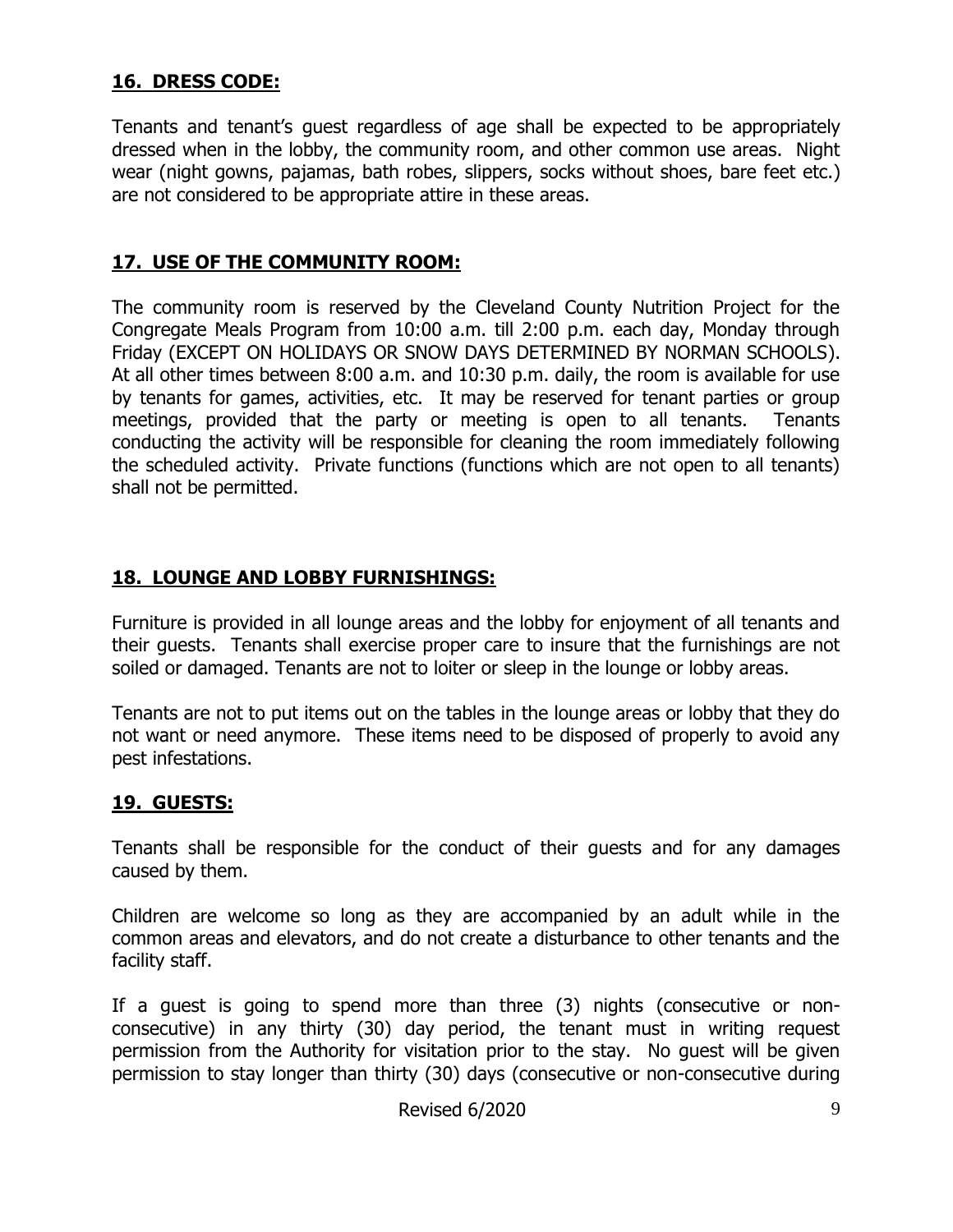a twelve (12) month period.

Tenants shall be responsible for the conduct of their guest and for any damages caused by them. Failure to comply with these requirements regarding guests is a violation of the dwelling lease and shall be cause for the Authority to terminate the dwelling lease.

Management reserves the right to terminate the visits of any guests who create a disturbance and to restrict them from further entry to the building.

Roomers and lodgers are not permitted to occupy a dwelling unit, nor are they permitted to move in with any family occupying a dwelling unit.

Residents are not permitted to allow a former tenant of the PHA who has been evicted to occupy the unit for any period of time.

# **20. SECURITY:**

All outside doors on the first floor except the main entrance (automatic doors) will be locked when it becomes dark, daily until a Management Representative unlocks them the following morning by 7:00 a.m.

Designated fire exits may be opened from the inside at any time but cannot be opened from the outside. Tenants shall not prop these doors open.

Tenants who will be returning to the building after 10:00 p.m. may use the security code in the touch pad system. There are three touch pad systems. One is located on the handicap door next to the main entry. And then one on the first floor B-Wing door located in the courtyard, and one on the back door first floor A-Wing located by the NHA staff parking lot.

You will be issued a code to use these doors after hours during your lease-in. Please do not give this code out except to one family member and your caregivers if applicable.

# **21. TERMINATION BY TENANT:**

Tenant may terminate the dwelling lease by providing a written thirty (30) day notice to the Norman Housing Authority thirty (30) days prior to the end of their lease. If notice is not provided to the Norman Housing Authority, and the tenant remains eligible, or has not been served with a non-renewal notice by the Norman Housing Authority, the lease shall automatically renew for another one (1) year term.

Residents must advise the PHA when they will be absent from the unit for more than